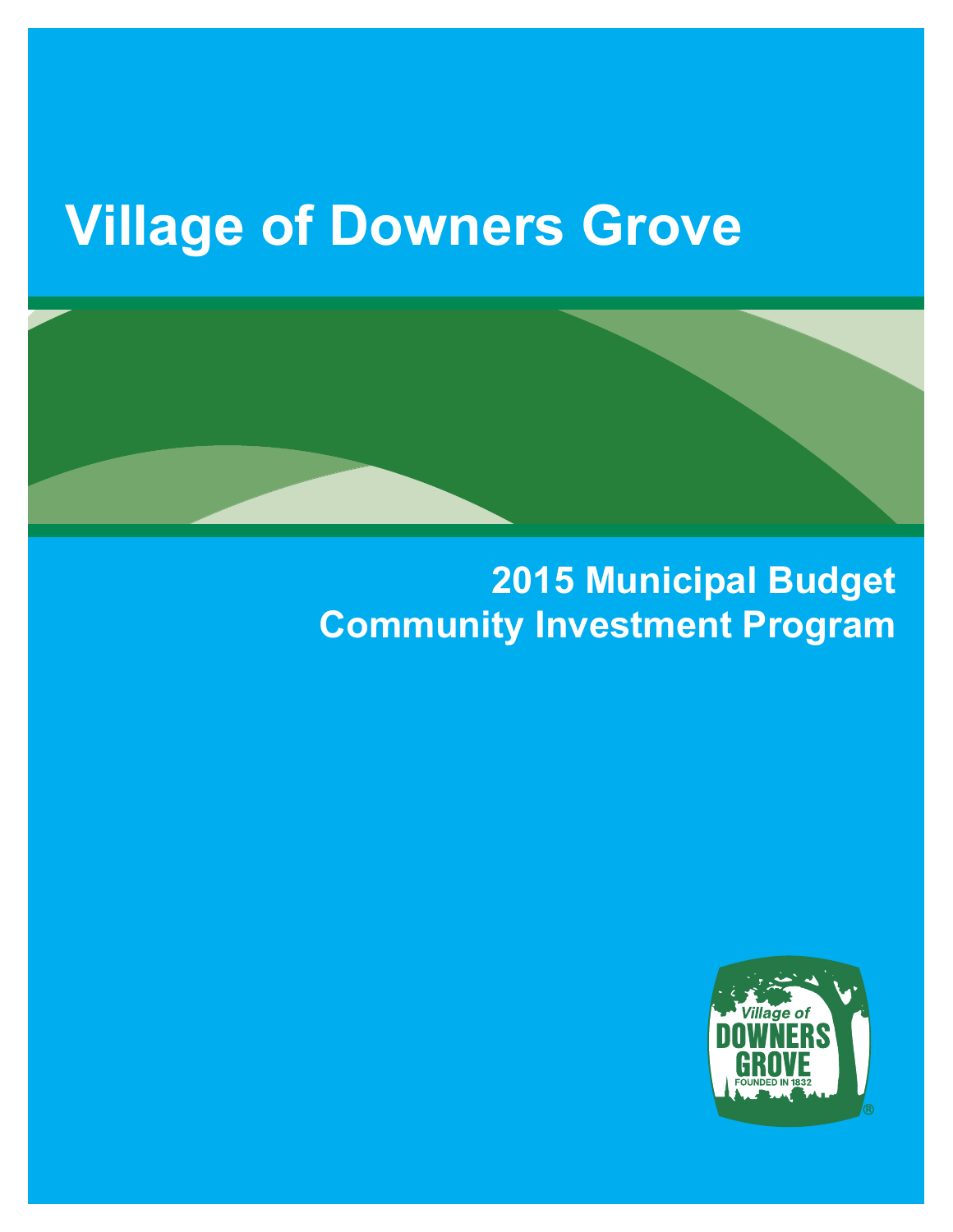#### VILLAGE OF DOWNERS GROVE, ILLINOIS

#### MUNICIPAL BUDGET and COMMUNITY INVESTMENT PROGRAM

FOR THE FISCAL YEAR JANUARY – DECEMBER 2015

Prepared by Finance Department

Judy Buttny Finance Director

Carol Hogan Assistant Finance Director

> Robin Lahey Finance Manager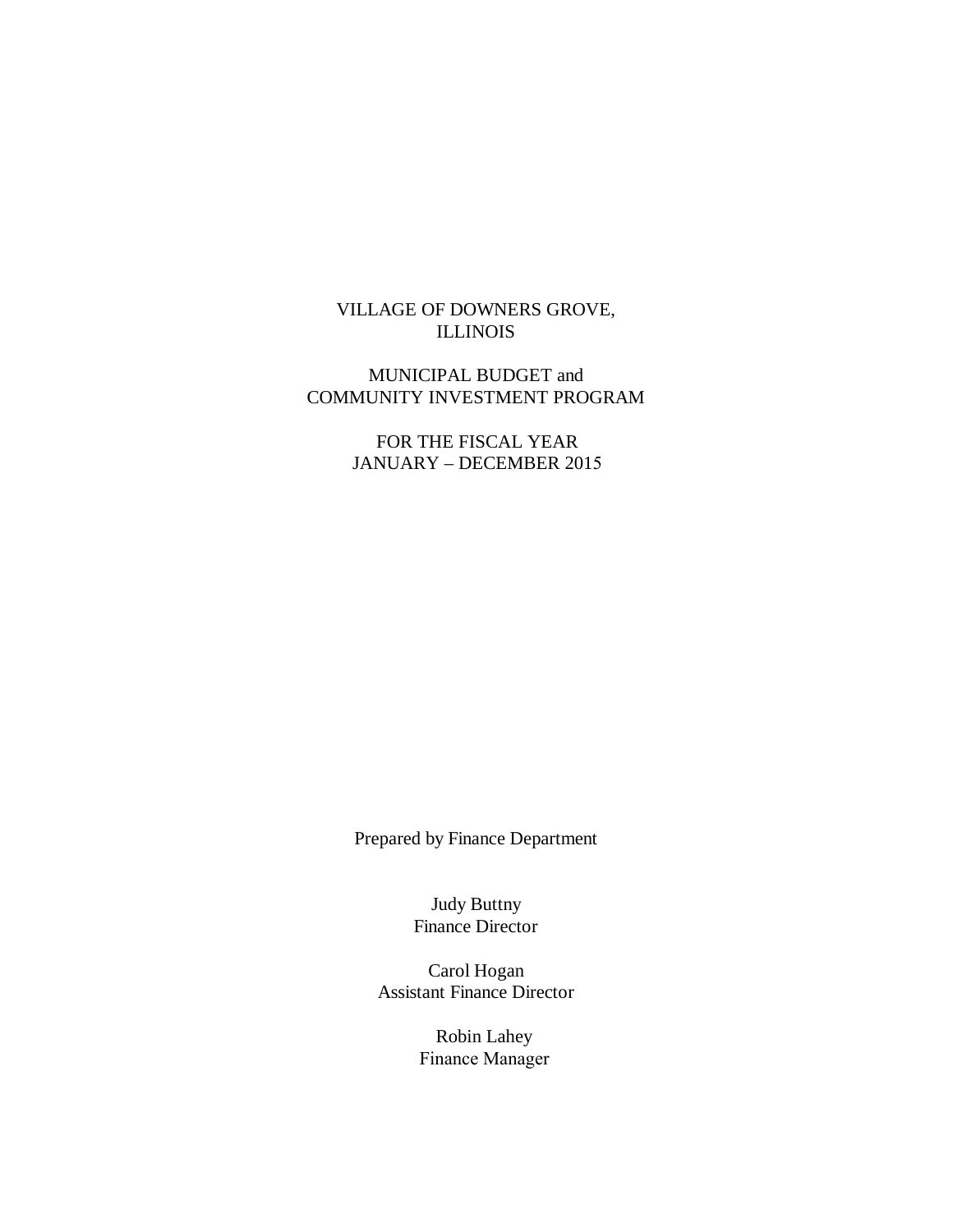### **FY2015 ADOPTED BUDGET**

# **TABLE OF CONTENTS**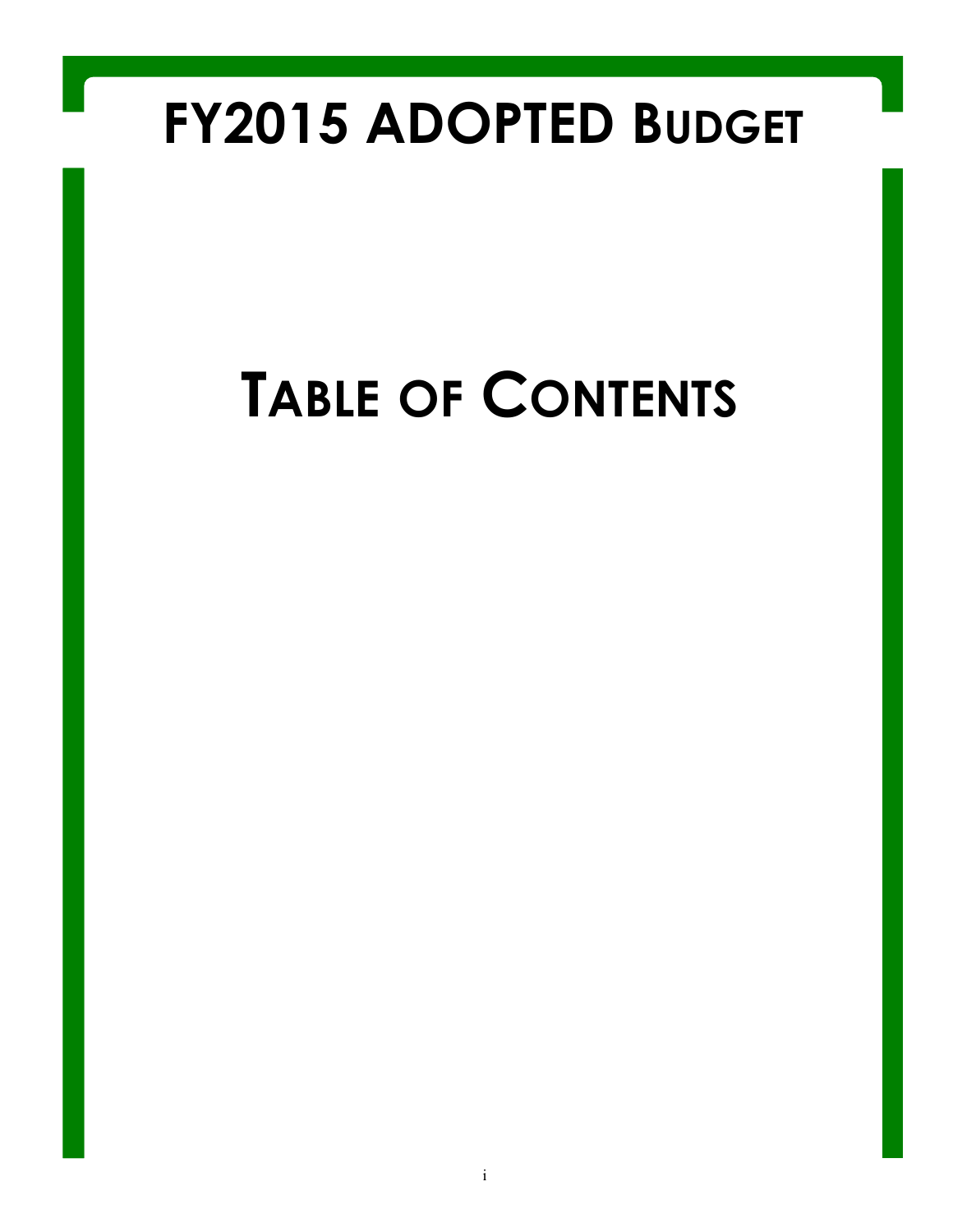## **FY2015 ADOPTED BUDGET TABLE OF CONTENTS**

|                                                     | <b>PAGE</b>      |
|-----------------------------------------------------|------------------|
| Section 1-Budget Message                            | $1 - 1 - 1 - 13$ |
| Section 2-Long Range Plan                           | $2 - 1 - 2 - 37$ |
| Section 3                                           | $3 - 1$          |
| <b>GFOA Distinguished Budget Presentation Award</b> | $3 - 2$          |
| Village Officials and Management Staff              | $3-3$            |
| Village Organizational Chart                        | $3 - 4$          |
| Sources and Uses By Fund                            | $3-6 - 3-7$      |
| <b>Revenue Assumptions</b>                          | $3-8 - 3-9$      |
| <b>Property Taxes</b>                               | $3 - 10$         |
| Major Revenue Trends                                | $3-11 - 3-14$    |
| Section 4-Fund Summaries:                           |                  |
| Overview                                            | 4-1              |
| 001 General Fund                                    | $4-2 - 4-5$      |
| 102 Motor Fuel Tax Fund                             | 4-6              |
| 107 Downtown TIF Fund                               | $4 - 8 - 4 - 9$  |
| 109 Foreign Fire Insurance Fund                     | $4 - 10$         |
| 110 Ogden Avenue TIF Fund                           | $4-12 - 4-13$    |
| 111 Tax Rebate Fund                                 | $4 - 14$         |
| 114 Asset Forfeiture Fund                           | $4 - 15$         |
| 220 Capital Projects Fund                           | $4-16 - 4-19$    |
| 223 Major Buildings Fund                            | $4-20 - 4-21$    |
| 226 Real Estate Fund                                | $4 - 22$         |
| 337 Debt Service Fund - Fairview Avenue             | 4-23             |
| 338 Debt Service Fund - Downtown TIF                | 4-24             |
| 339 Debt Service Fund - Capital                     | 4-25             |
| Debt Service Summary                                | $4 - 26$         |
| <b>Debt Service Payments</b>                        | 4-27             |
| 443 Stormwater Fund                                 | $4-28 - 4-31$    |
| 471 Parking Fund                                    | $4-32 - 4-33$    |
| 481 Water Fund                                      | $4-34 - 4-35$    |
| 530 Equipment Replacement Fund                      | $4-36 - 4-39$    |
| 531 Fleet Services Fund                             | $4-40 - 4-41$    |
| 562 Risk Management Fund                            | $4-42 - 4-43$    |
| 563 Health Insurance Fund                           | $4-44 - 4-45$    |
| 651 Police Pension Fund                             | $4-46 - 4-47$    |
| 652 Fire Pension Fund                               | 4-48 - 4-49      |
| 805 Library Fund                                    | $4-50 - 4-51$    |
| 821 Library Construction Fund                       | $4 - 52$         |
| 836 Library Debt Service Fund                       | $4 - 53$         |